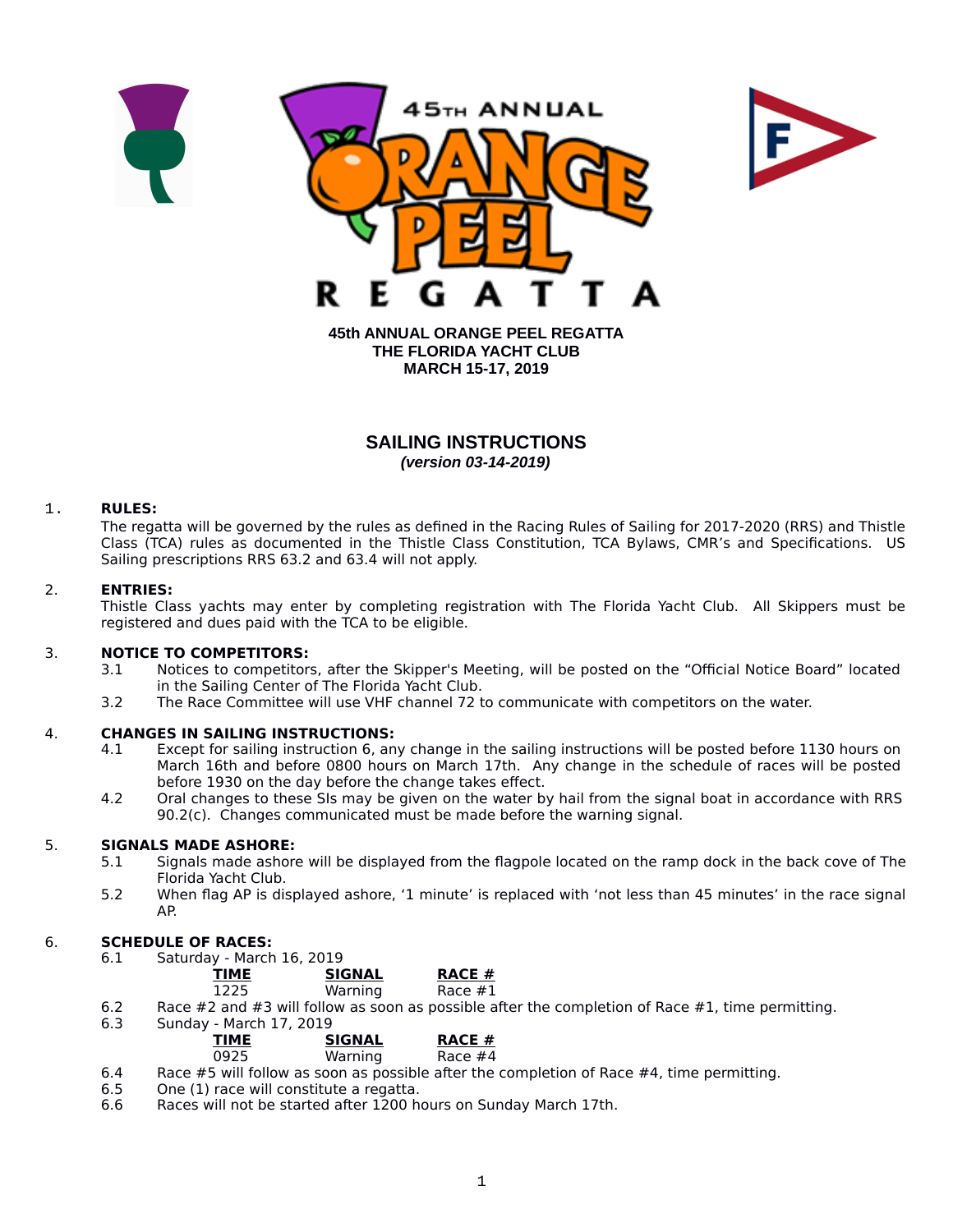### 7. **CLASS FLAGS:**

The class flag will be a Thistle Class pennant similar to:



#### 8. **RACING AREA:**

The racing area will be on the St. Johns River east of The Florida Yacht Club.

#### 9. **THE COURSES:**

- 9.1 The diagrams of the courses to be used are described in Addendum #1.<br>9.2 The course to be used will be displayed on a board on the starboard s
- The course to be used will be displayed on a board on the starboard side of the Race Committee signal boat.
- 9.3 The approximate compass bearing from the starting line to the weather mark will be displayed prior to the warning signal on the starboard side of the Race Committee signal boat.

#### 10. **MARKS:**

- 10.1 The starboard end of the starting line will be the staff displaying an orange flag on the RC signal boat. The stand-off mark and its attachment line are parts of the mark.
- 10.2 The port end of the starting line will be a staff displaying an orange flag on the RC pin boat.<br>10.3 Marks W, R, and L1 and L2 will be four foot (4') orange tetrahedrons.
- 10.3 Marks W, R, and L1 and L2 will be four foot (4') orange tetrahedrons.<br>10.4 The Offset Mark will be a two (2') foot orange tetrahedron.
- 10.4 The Offset Mark will be a two (2') foot orange tetrahedron.<br>10.5 Mark WA, Change Mark, (see SI 13. CHANGE OF COURSE
- Mark WA, Change Mark, (see SI 13. CHANGE OF COURSE) will be a four (4') foot yellow tetrahedron and will not have an associated offset mark.
- 10.6 The starboard end of the finish line will be a RC finish boat displaying an orange flag and the port end will be a white ball.

#### 11. **CHECK IN BEFORE RACING:**

All yachts shall check in with the Race Committee prior to the warning signal of the first race each day by sailing past the stern of the Race Committee start boat on starboard tack and hailing her sail number. The Race Committee will acknowledge the hail by repeating the sail number.

# 12. **START:**

- The starting line will be between a staff displaying an orange flag on the Race Committee Signal Boat at the starboard end and a staff displaying an orange flag on the Race Committee Pin Boat at the port end.
- 12.2 A boat starting later than 5 minutes after her starting signal may be scored Did Not Start without a hearing. This changes rule 63.1, A4 and A5.

### 13. **CHANGE OF THE NEXT LEG OF THE COURSE:**

To change the next leg of the course, the race committee will lay a new mark (or move the finish line) and remove the original mark as soon as practicable. When in a subsequent change a new mark is replaced, it will be an original mark.

### 14. **THE FINISH:**

The finish line will be between a staff displaying an orange flag on the finish boat and the course side of the port end finishing mark.

# 15. **TIME LIMITS:**

- 15.1 The first yacht of each class shall complete the course within 90 minutes or the race will be abandoned.<br>15.2 Any vacht not finishing within thirty (30) minutes of the first boat to sail the course and finish will l
	- Any yacht not finishing within thirty (30) minutes of the first boat to sail the course and finish will be scored "Time Limit Expired" (TLE) and receive points for their finishing place two more than the last boat to finish within the finishing window (but not more than DNF) without a hearing. This changes rules 35, 63.1, A4 and A5. The race committee will lower the blue "On Station" courtesy flag with a long sound signal when the finishing window has closed.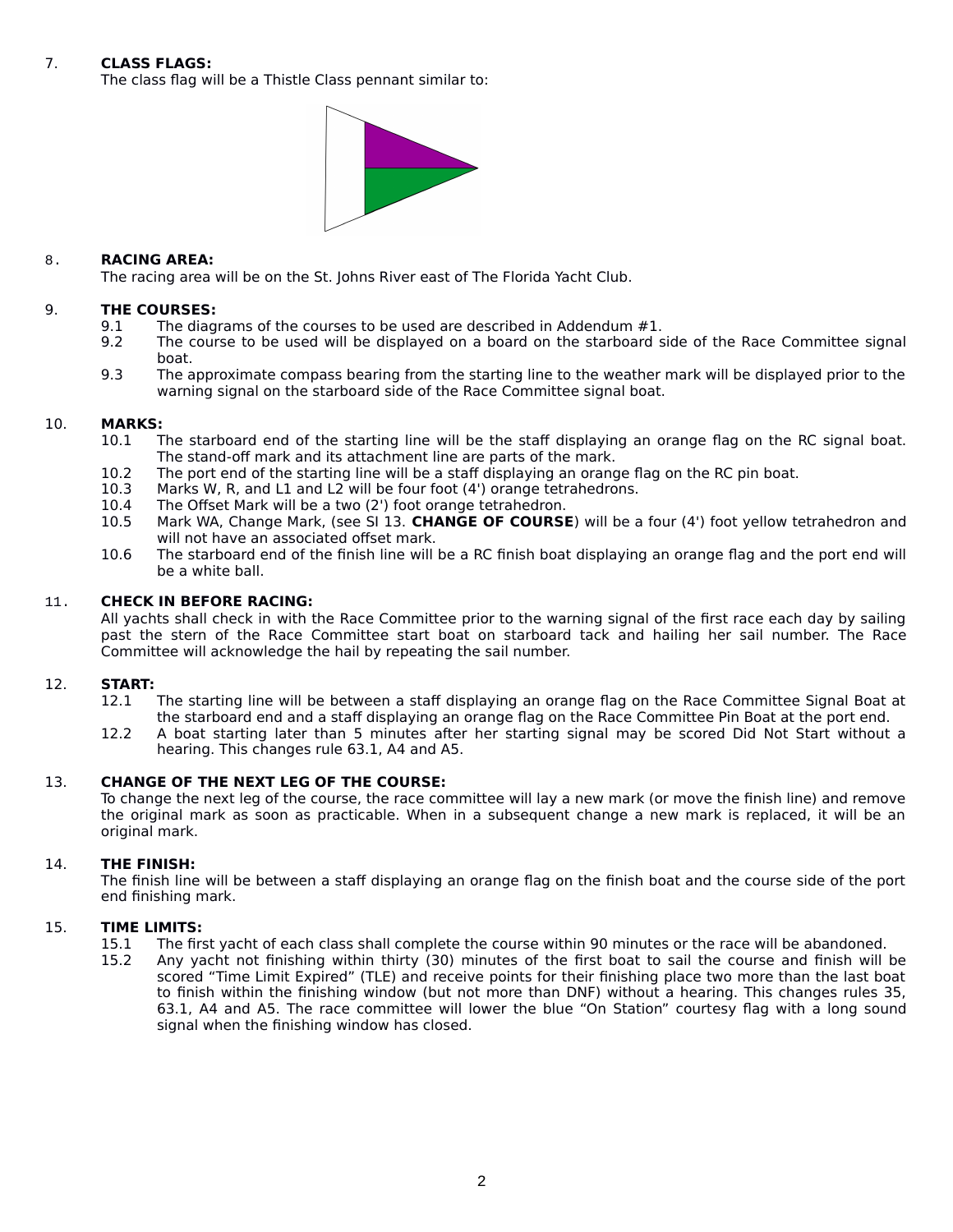## 16. **PROTESTS:**

- 16.1 Protests shall be reported to the RC at the finish line.<br>16.2 Protest forms are available in the Fleet Center. C
- Protest forms are available in the Fleet Center. Completed forms shall be delivered there within the protest time limit, which is 60 minutes after the RC finish boat has docked.
- 16.3 The race committee will post a list of penalties being assigned by the race committee prior to the end of protest time limit. The deadline for requesting redress based on these scores will be either 30 minutes after posting of the penalty notice or the protest time limit, whichever is later. This changes rule 62.2.
- 16.4 Notices will be posted within 15 minutes of the protest time limit on the notice board to inform competitors of hearings in which they are parties or named as witnesses. Hearings will be held in the regatta office, beginning as soon as is practical.
- 16.5 On the last scheduled day of racing, a request for redress based on a jury decision shall be delivered no later than 30 minutes after the decision was posted. This changes rule 62.2.

### 17. **Penalties at the time of the incident:**

The first two sentences of rule 44.1 are changed to: 'A boat may take a One-Turn Penalty when she may have broken a rule of Part 2 or rule 31 while racing. However, when she may have broken a rule of Part 2 while in the zone around a mark other than a starting mark, her penalty shall be a Two-Turns Penalty.'

### 18. **Penalties after the race:**

After a race, a boat that may have broken a rule of Part 2 or rule 31 while racing may take a Post-Race Penalty for that incident. The penalty shall be a 20% Scoring Penalty, calculated as stated in rule 44.3(c). However, rules 44.1(a) and (b) apply and the penalty shall not be taken after a protest hearing involving the incident has begun. A boat takes a Post-Race Penalty by informing the race committee in writing and identifying the race number and when and where the incident occurred.

## 19. **SCORING:**

- 19.1 The Low-Point system of Appendix A, will apply. Five (5) races are scheduled, of which one (1) race shall be completed to constitute a series, except that each yacht's total score will be the sum of her scores for all races. This modifies Appendix A.2.
- 19.2 The Race Committee reserves the right to finish a yacht in her position on the course if she is unreasonably delaying the start of the next race. If the Race Committee does finish a yacht in position, SI 15.2 will not be applicable.

## 20. **RADIO COMMUNICATION:**

The following additional stipulations apply to the TCA's Chief Measurer's Rulings 65 and 74. Measurer's Rulings 65 and 74: VHF radios may be utilized to monitor the weather channels at any time. The RC may communicate safety or race related information on channel 72. Competitors are encouraged to monitor the safety channel 72 throughout the race when conditions warrant. Communication between competitors regarding any race information not related to safety is expressly prohibited.

### 21. **PRIZES:**

Prizes will be awarded to the top five teams.

### 22. **SAFETY:**

A yacht which retires from a race must notify the Race Committee either before leaving the racing area or, if that is not possible, immediately after arriving ashore. The Race Committee will monitor VHF channel 16 and 72. The yacht club monitors VHF channel 16 as well. All yachts must carry minimum safety equipment as required by the US Coast Guard and class rules.